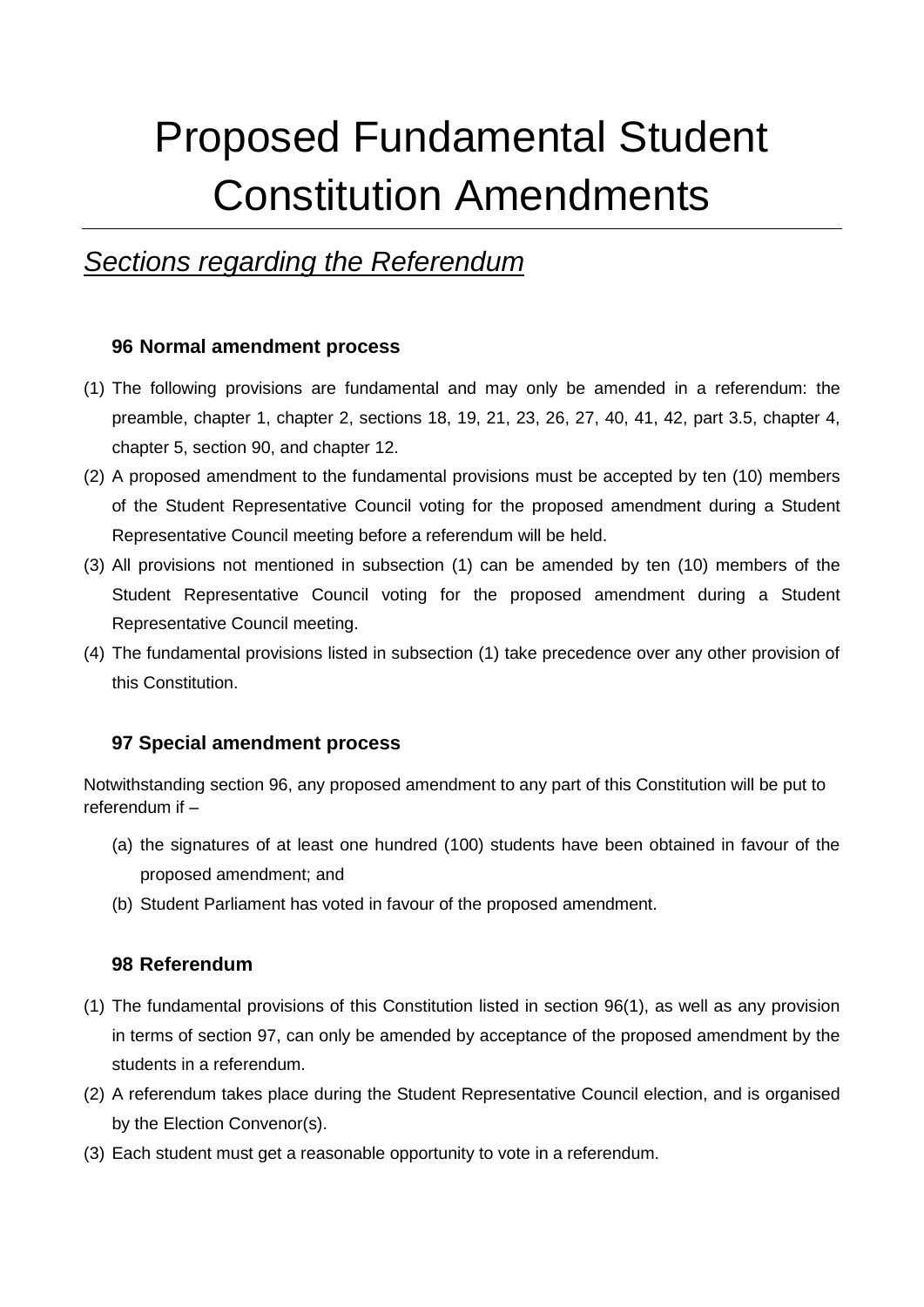# *Proposed amendments*

# **(Page 1):**

The Afrikaans version of this document will take precedence in case of any interpretation disputes.

*The English version of this document will take precedence in case of any interpretation disputes.*

# **11 Assembly, demonstration and petition**

Every student has the right, to peacefully and unarmed. assemble and demonstrate on campus, and to present petitions to the Student Representative Council and to the University management, according to the relevant approved procedures of the University and/or Municipality.

*(1) Every student has the right to assemble and demonstrate on campus peacefully and unarmed,* 

*(2) Every student has the right to present petitions to the Student Representative Council and to the University management, according to the relevant approved procedures of the University and/or Municipality.*

# **Part 3.5:**

# **44 Nature and convening of the Evaluation Panel**

The Evaluation Panel is convened by the Dean of Students to evaluate how the Student Representative Council members performed their duties and in so doing keeps them accountable.

*The Evaluation Panel is convened by the Director of the Centre of Student Structures and Communities or his or her nominated alternate to evaluate how the Student Representative Council members performed their duties and in so doing keeps them accountable.*

# **45 Composition of the Evaluation Panel**

- (1) The Evaluation Panel consists of the following members:
	- (a) the Dean of Students who will act as the Chair of the Evaluation Panel;

(a) *the Director of the Centre of Student Structures and Communities or his or her nominated alternate who will act as the Chair of the Evaluation Panel;*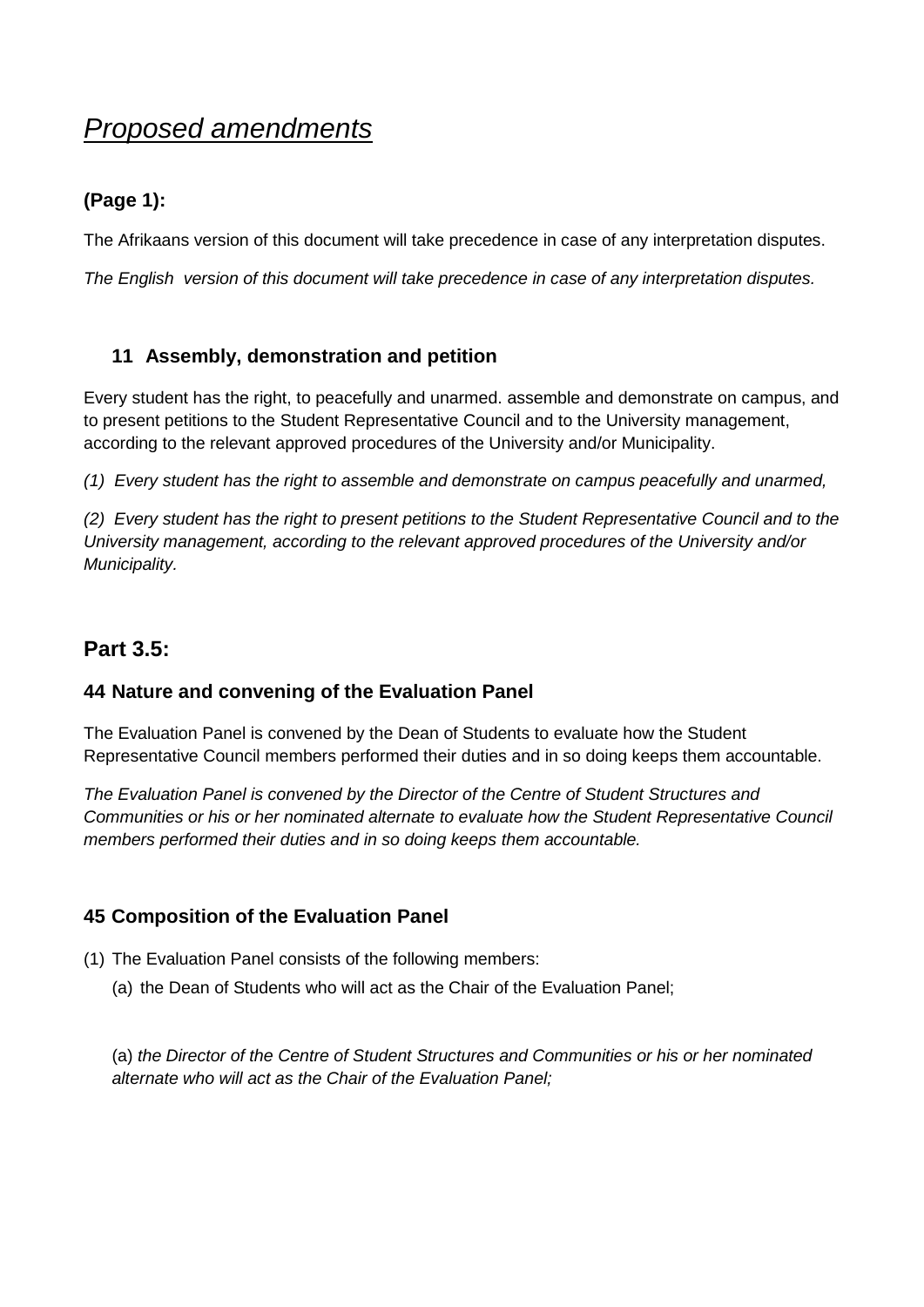# **CHAPTER 5 THE STUDENT COURT AND THE APPEAL COURT‡**

# **56 Nomination and appointment of members of the Student Court**

- (1) The Chair of the Student Court must request nominations for the members of the Student Court from law students and lecturers at the start of the third term.
- (2) The call for nominations must be advertised clearly to all eligible students, whether by means of electronic communication or otherwise.
- (3) The Chair must submit the nominations to the Faculty Board of the Faculty of Law, who appoints the members of the Court before the end of August each year in consultation with the lecturers of the law students who will in the following year be in their penultimate or final year of study for an LLB, or studying for an LLM.

*(1) The Chair of the Student Court must request nominations for the members of the Student Court from law students and lecturers three weeks prior to the last Law Faculty Board Meeting of the year.*

*(2) The opening of nominations must be advertised clearly to all eligible students, whether by means of electronic communication or otherwise.*

*(3) Nominations must be open for at least 7 days.* 

*(4) The Chair must submit the nominations to the Faculty Board of the Faculty of Law, which appoints the members of the Court at the last Faculty Board Meeting of the year in consultation with the lecturers of the law students who will be in their penultimate or final year of study for an LLB, or studying for an LLM, in the following year.*

# **57 Composition and membership**

- (1) The Student Court consists of five (5) LLB or LLM students, provided that
	- (a) a minimum of one (1) to a maximum of two (2) LLB students in their penultimate year (in the calendar year following their appointment) serve on the Court;
	- (b) a minimum of two (2) to a maximum of four (4) LLB students in their final year (in the calendar year following their appointment) serve on the Court; and
	- (c) and a maximum of one (1) LLM student (in the calendar year following his or her appointment) serves on the Court.
- (2) No member of the Court may be a Student Representative Council member.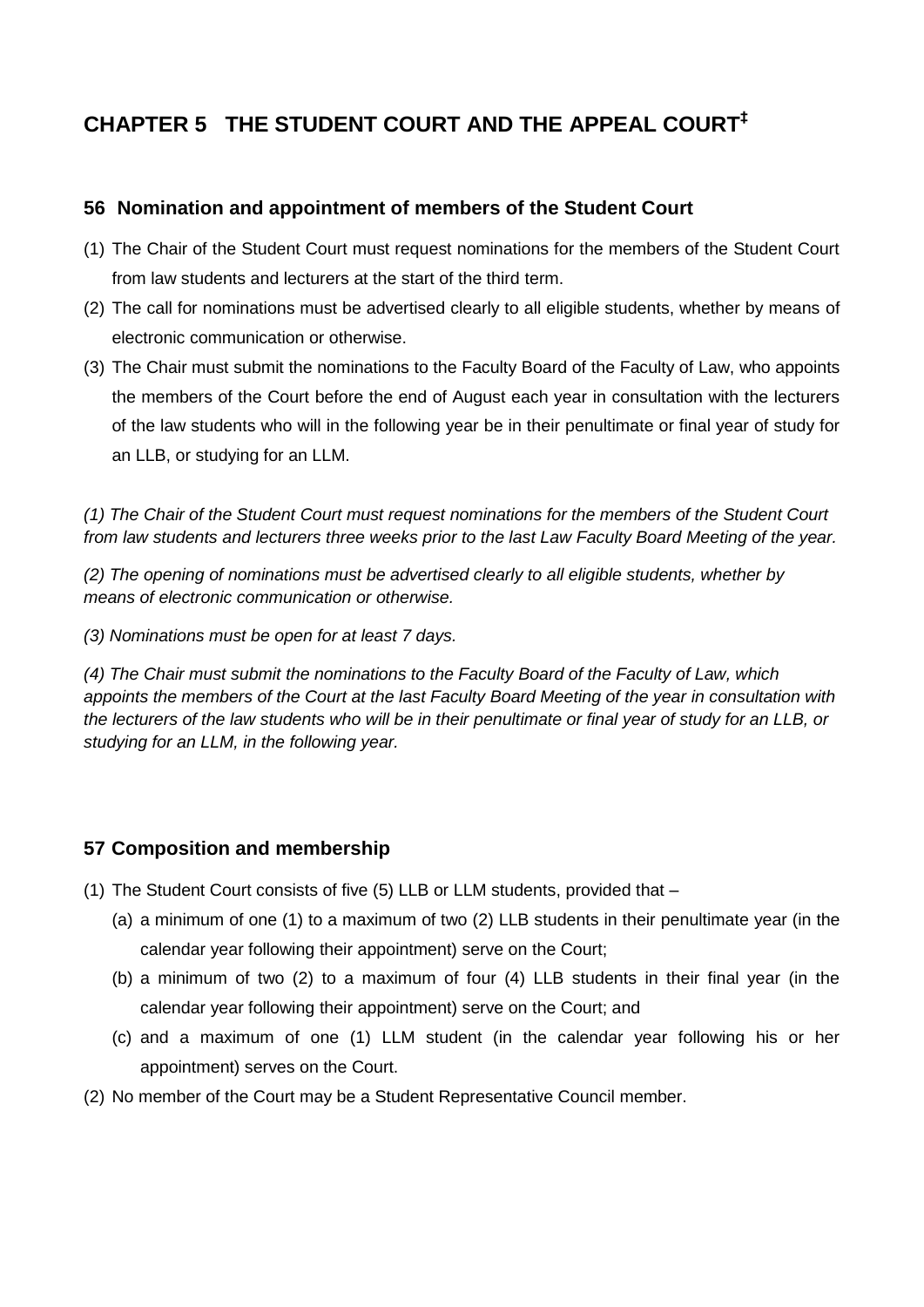*Add:*

- *(3) The membership of a Student Court member terminates when*
- *(a) the member's term of office expires;*
- *(b) the member dies;*

*(c) the member presents a written resignation to the Chair of the Student Court or the Dean of the Law Faculty.* 

- *(d) the member ceases to be a registered student;*
- *(e) the member was removed*

*Add:*

#### *58 Removal*

- *(1) A member may be removed by the Dean of the Law Faculty should they*
	- *(a) contravene a rule or code set out in the Disciplinary Code of Stellenbosch University.*
	- *(b) fail to perform their duties as member of the Student Court on more than two occasions and are unable to provide a valid excuse for such failure.*

#### *Add:*

#### *59 Appointment of a new member*

- *(1) Should a member's membership terminate before the end of their term, the Chair of the Student Court must request nominations for a replacement within 5 university days after receiving the resignation.*
- *(2) The nominations must be open for at least 7 days.*
- *(3) The Chair must submit the nominations to the Dean of the Law Faculty who will present it to the Faculty Board, which will appoint a new member within 7 days.*
- *(4) Should the chairperson resign, the Dean of the Law Faculty will appoint an interim chair until a new chair is elected.*
- *(5) The interim chair will then open nominations for a new member and the procedure in terms of subsections (1) – (3) of this section shall apply.*
- *(6) The Chair of the Student Court is elected within ten (10) days after the appointment of the new member of the Student Court at a meeting which is convened by the interim Chair of the Student Court.*

# *\*Adjust the numbering from here for the rest of the Constitution*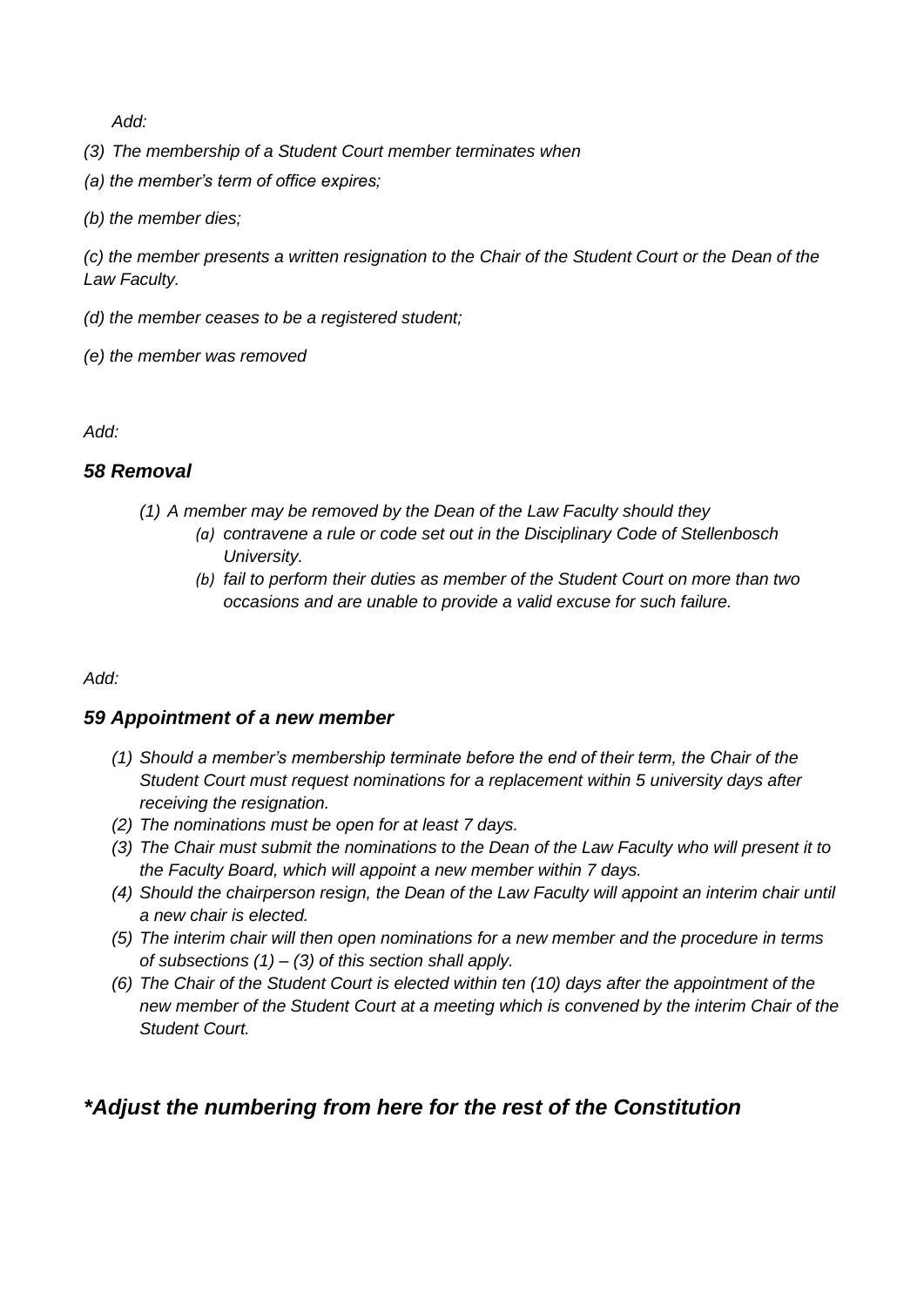#### **60 Chair**

The Chair of the Student Court is elected within ten (10) days after the appointment of the members of the Student Court at a meeting which is convened by the former Chair of the Student Court.

#### **61 Term of office**

The term of office of the Student Court coincides with that of the Student Representative Council, except in extraordinary circumstances where practical considerations require other measures.

#### **62 Jurisdiction of the Student Court**

The Student Court has the power to –

- (a) give an interpretation, or to confirm the interpretation of a party before the Court, regarding
	- (i) this Constitution; or
	- (ii) any empowering provision in terms of which a student body or a member of a student body exercises power;
- (b) decide on the constitutionality of any action or omission of a student body or a member thereof;
- (c) review any decision of a student body or a member thereof whereby the rights or legitimate expectations of a student or group of students are materially and adversely affected;
- (d) make a final decision regarding any matter where the parties consent to the jurisdiction of the Court; and
- (e) decide on all other matters which this Constitution places under the jurisdiction of the Student Court.

#### **63 Remedies**

The Student Court can –

- (a) grant an interdict or any other interim relief if material injustice would otherwise result;
- (b) grant a declaratory order;
- (c) set aside any decision or action that is inconsistent with this Constitution, or a constitution, policy, regulation or any empowering provision of a student body, in so far as it is inconsistent with it, provided that in case of setting aside –
	- (i) the retroactive effect of the order must be limited as far as possible; and
	- (ii) the order can be suspended for a fixed time or on any conditions so as to allow the person or body in question to rectify the fault; or
- (d) grant any order, including a combination of the abovementioned remedies, that is fair and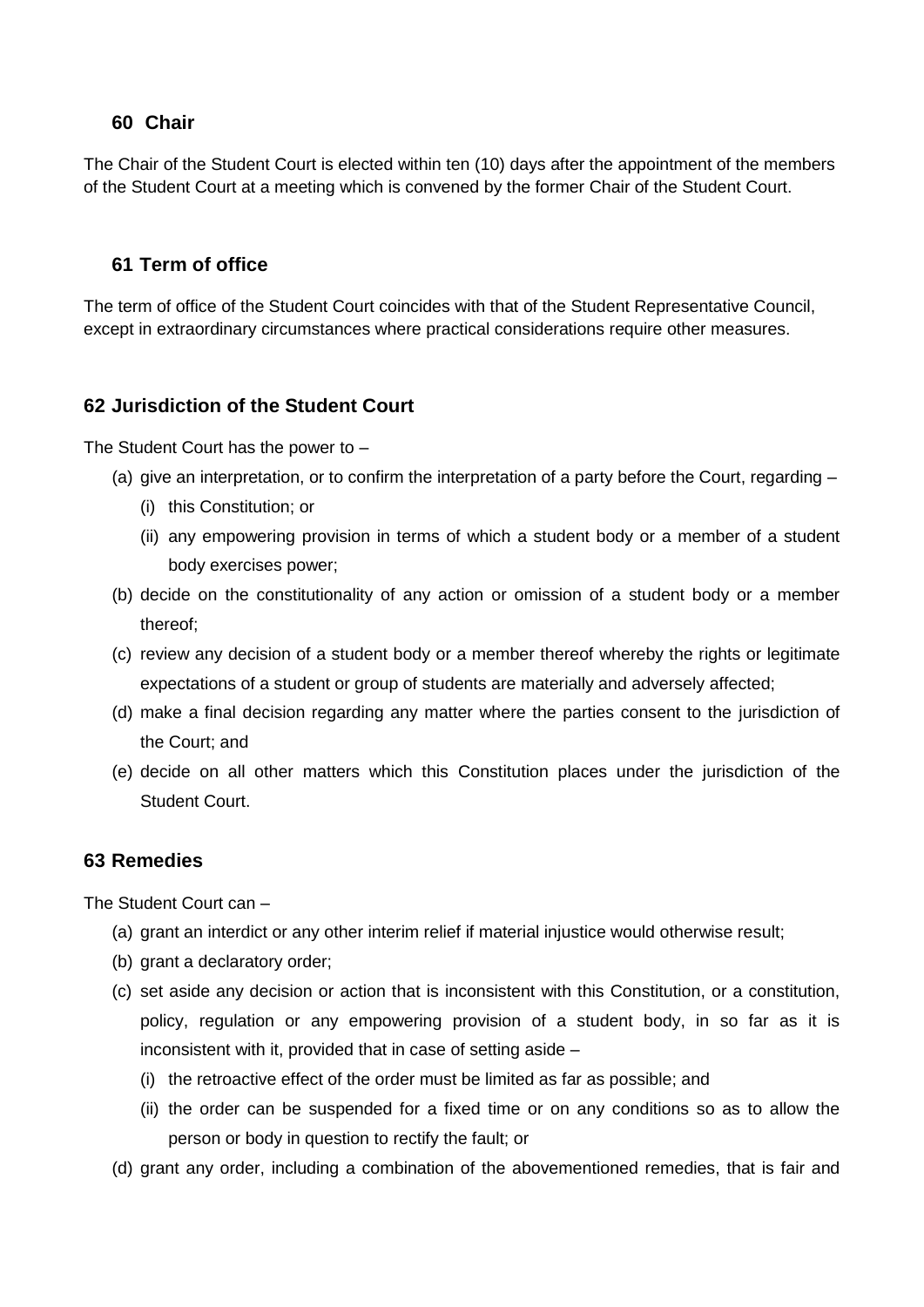equitable.

# **64 Applications to and standing before the Student Court**

- (1) All students and student bodies can bring cases before the Student Court, and only students and student bodies can bring cases, unless –
	- (a) this Constitution gives standing to another person or body; or
	- (b) all the parties before the Court consent to giving another person or body standing.
- (2) The procedure according to which cases are brought before the Court is set out in the rules of the Student Court.

# **65 Procedure of the Student Court**

- (1) The Student Court determines its own procedure, with due consideration of
	- (a) the rules of natural justice; and
	- (b) the need for the Student Court to be accessible.
- <span id="page-5-0"></span>(2) The Student Court must, after consultation with the Student Representative Council and subject to approval by the Appeal Court, adopt rules that set out its procedure, which must at least provide that –
	- (a) after the Court receives an application, the Chair of the Court must ensure that any person who may have a material interest in the proceedings is notified;
	- (b) the time when and the place where an application will be heard be advertised timeously in the Ou Hoofgebou and at the Student Representative Council office, as well as electronically.
- (3) The rules contemplated in subsection [\(2\),](#page-5-0) and the identity and contact details of the Chair of the Student Court, must be readily available electronically and in hard copy to all students.

# **66 Representation at the Student Court**

- (1) Any party before the Student Court may appear before the Court with or without representation.
- (2) Only students may act as representatives before the Student Court.

# **67 Decisions of the Student Court**

- (1) The decisions of the Student Court are binding.
- (2) The Court must provide, in writing, reasons for its decisions, which must be signed by all the members of the Court
- (3) Where a minority of members of the Court do not concur with the majority, the minority must in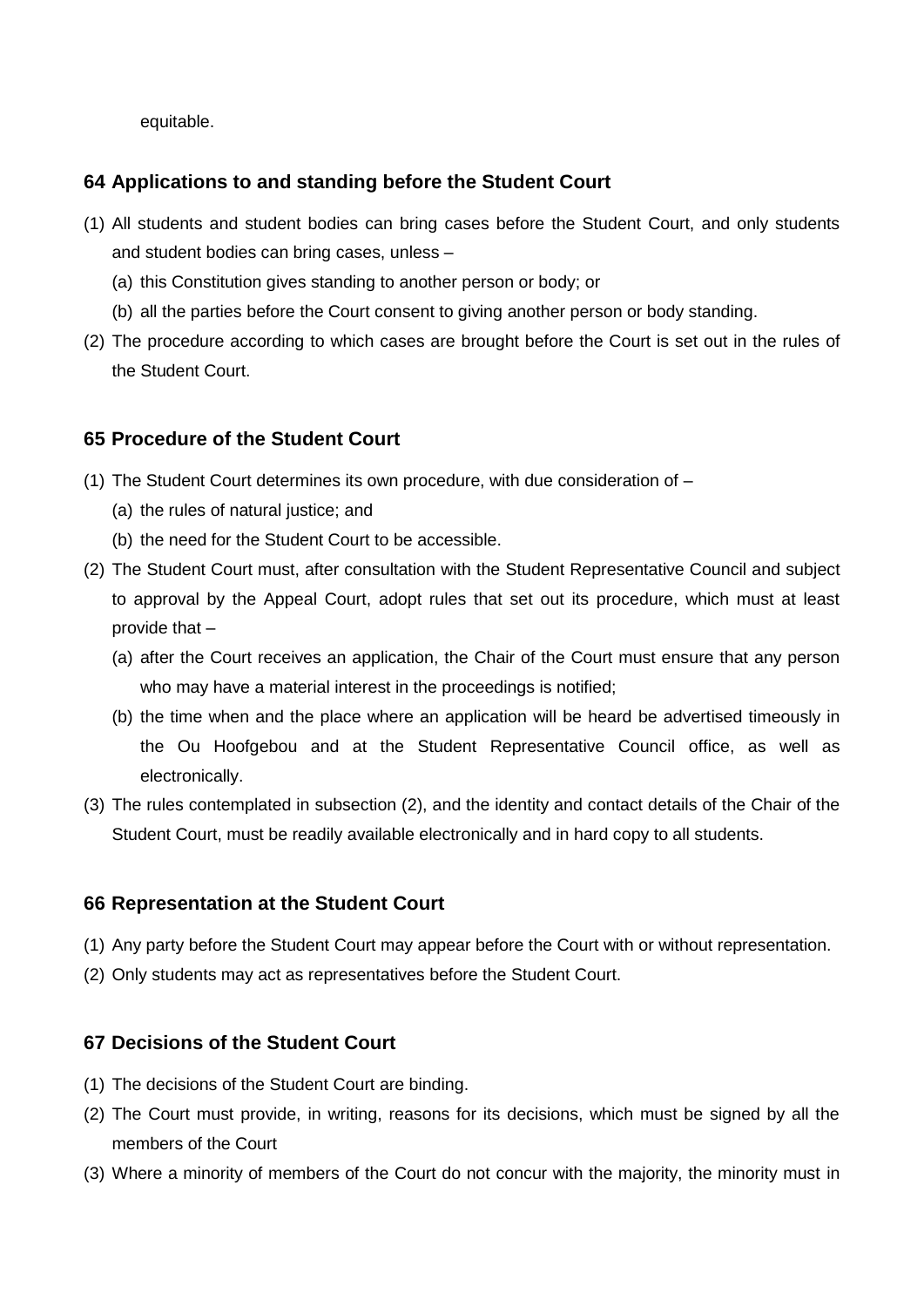writing provide reasons for their deviation.

- (4) All decisions of the Student Court must be made available to all students as soon as possible after they have been handed down, both –
	- (a) electronically; and
	- (b) in hard copy at
		- (i) the Student Representative Council office; and
		- (ii) the Secretary of the Dean of the Law Faculty.
- (5) The Chair of the Student Court must ensure that all decisions of the Student Court are stored both in hard copy at the Student Representative Council office and on an electronic database, and that all students can readily access the previous decisions of the Student Court.

# **68 Composition of the Appeal Court**

The Appeal Court consists of two (2) lecturers of the Faculty of Law, who are appointed by the Dean of the Faculty of Law.

# **69 Jurisdiction of the Appeal Court**

- (1) The Appeal Court hears appeals against the decisions of the Student Court.
- (2) The Appeal Court can review any decision or omission of the Student Court.
- (3) The Appeal court can review decisions of the Evaluation Panel.
- (4) The Appeal Court can decide on any other matters that are placed under its jurisdiction by this Constitution.

# **70 Lodging appeals or applications for review by the Appeal Court**

- (1) An appeal or an application for review at the Appeal Court is lodged with the Dean of the Faculty of Law, who will appoint an Appeal Court.
- (2) The appeal must be lodged within thirty (30) days after the decision against which is being appealed or which is reviewed was taken, unless this Constitution provides otherwise.

# **71 Procedure of the Appeal Court**

The procedure of the Appeal Court is the same as that of the Student Court, with the necessary adjustment.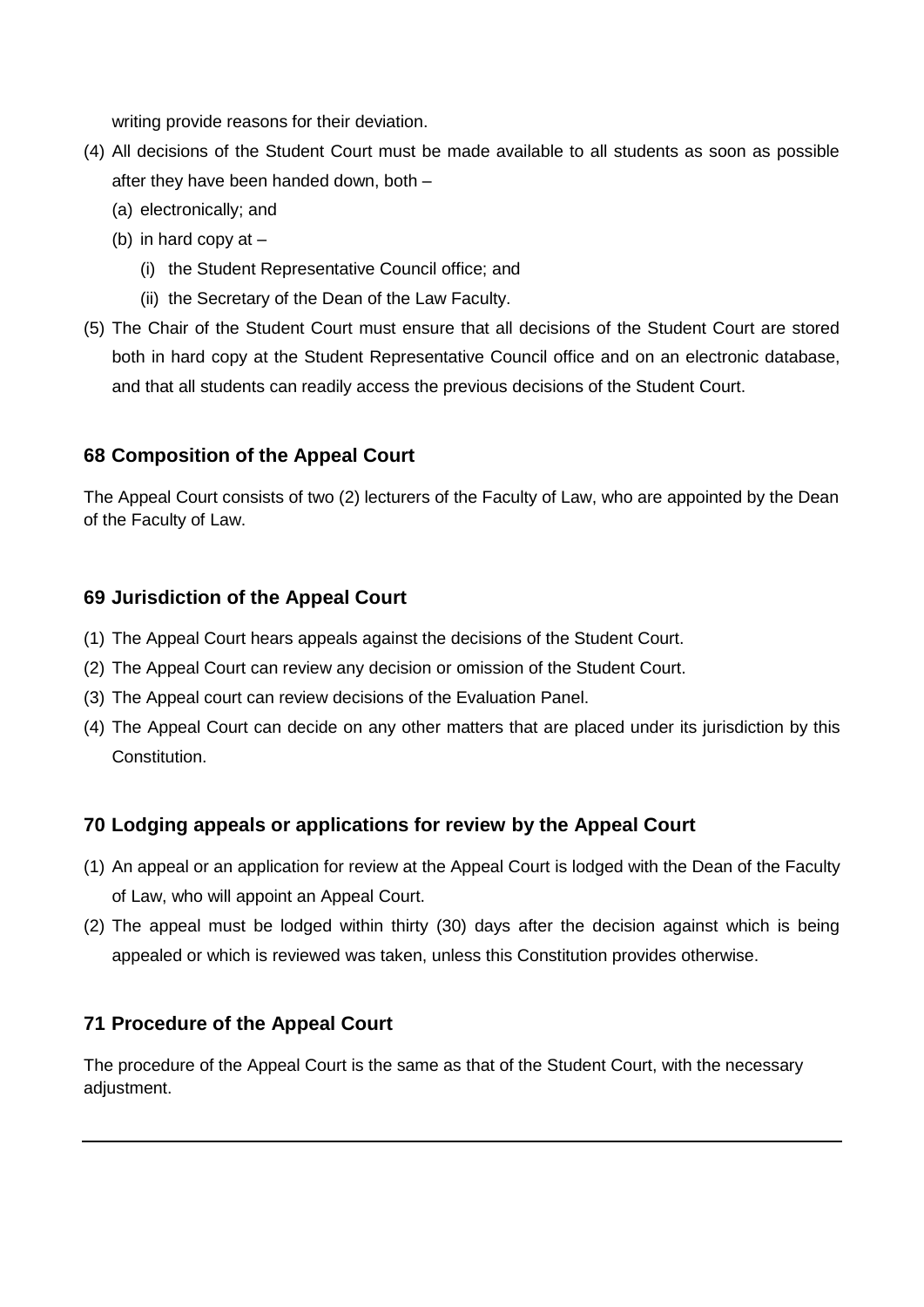# **90 Student Representative Council general election‡**

- (1) The nine (9) Student Representative Council members referred to in section 19(a) elected once every calendar year in a free and fair general election in which all students may vote, with due observance of the provisions of Schedule 1.
- (2) Each student may cast his or her vote only once in a particular election and each student's vote carries the same weight.
- (3) The Student Representative Council election must
	- (a) take place during the third academic term;
	- (b) must be held over a maximum of one (1) week.
- <span id="page-7-0"></span>(4) The following elections may not overlap with the Student Representative Council election:
	- (a) the election of the members of the Academic Affairs Council, Prim Committee and Societies Council, and the representatives of these bodies on the Student Representative Council; and
	- (b) the election of any of the direct or indirect constituent bodies of the student bodies mentioned in paragraph [\(a\),](#page-7-0) including the election of Faculty Student Committees, House Committees and Society Committees.
- (5) The Executive Committee of the Student Representative Council must in consultation with the Office of the Dean of Students –
	- (a) advertise the position(s) of Election Convenor(s) for at least two (2) weeks on Stellenbosch campus;
	- (b) appoint, every year before the end of March, one or more independent, autonomous, neutral and competent Election Convenor(s), who at no time is or was a member of the Student Representative Council in office at the time, to run the election; and
	- (c) determine the election dates in consultation with the Election Convenor(s) and the Office of the Dean of Students, before the end of June every year, with due consideration of subsection (3).
- (6) The format of the election, who qualifies to run for the Student Representative Council, the duties and powers of the Election Convenor(s), the election complaints procedure and the announcement of results are determined in Schedule 1 to this Constitution, and this section must be implemented in accordance with Schedule 1.

# *92 Student Representative Council general election‡*

*(1) The nine (9) Student Representative Council members referred to in section 19(a) are elected once every calendar year in a free and fair general election in which all students may vote, with due observance of the provisions of Schedule 1.*